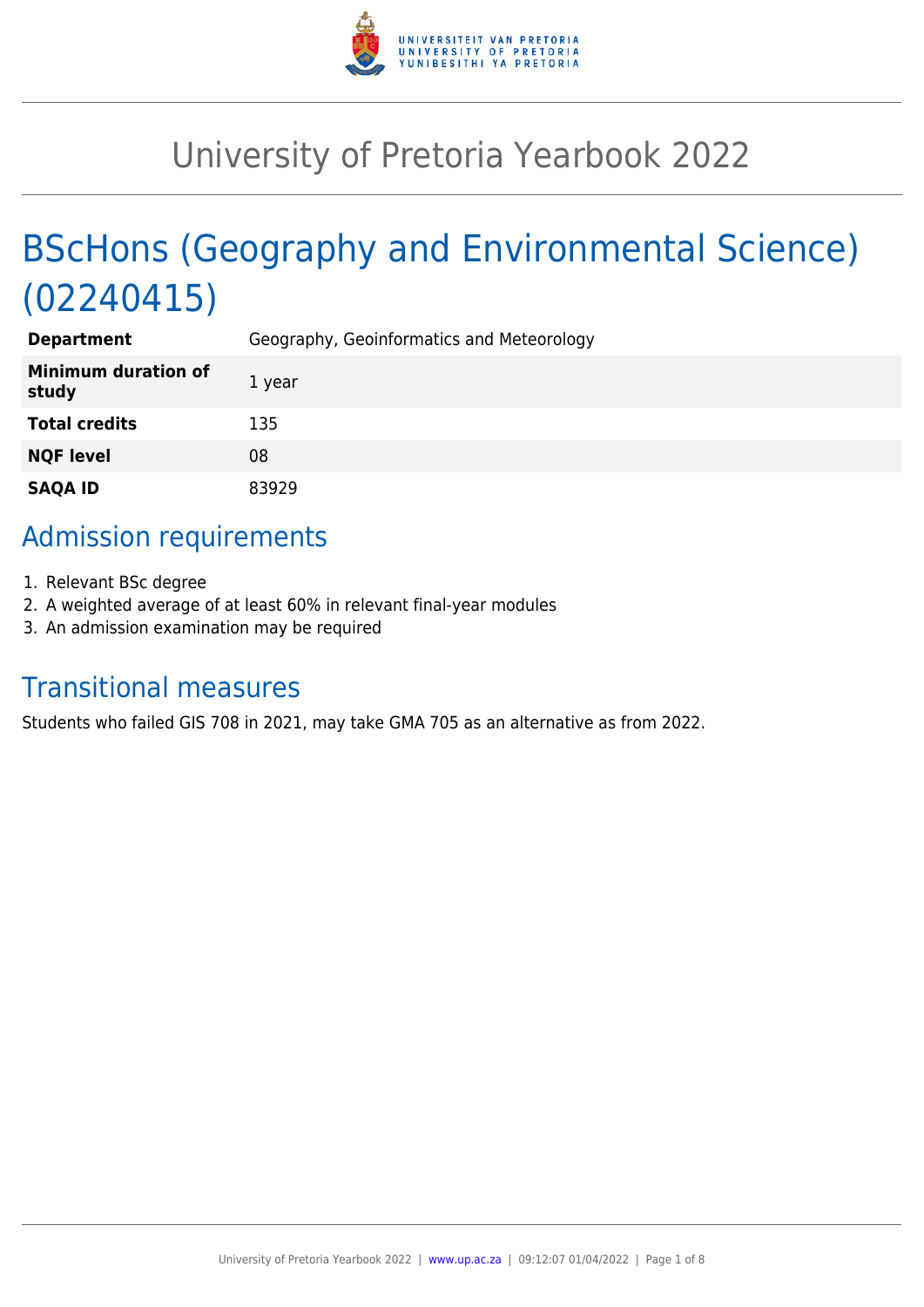

# Curriculum: Final year

#### **Minimum credits: 135**

Fundamental credits: 25 Core credits: 95 Elective credits: 15

**Additional information:** Students must choose one of the two geoinformatics modules, GIS 708 or GMA 705, as a core module. They may choose the other one as an elective module.

# **Fundamental modules**

# **Geographical and environmental principles 710 (GGY 710)**

| <b>Module credits</b>         | 25.00                                    |
|-------------------------------|------------------------------------------|
| <b>NQF Level</b>              | 08                                       |
| <b>Prerequisites</b>          | No prerequisites.                        |
| <b>Contact time</b>           | 1 lecture per week                       |
| <b>Language of tuition</b>    | Module is presented in English           |
| <b>Department</b>             | Geography Geoinformatics and Meteorology |
| <b>Period of presentation</b> | Year                                     |

#### **Module content**

The module provides a critical review of the structures and paradigms in which the geographical and environmental sciences are practised. Particular reference is made to the development and impact of paradigms and the interdependence of systems within space and time.

# **Core modules**

#### **Environmental assessments 785 (ENV 785)**

| <b>Module credits</b>         | 15.00                                    |
|-------------------------------|------------------------------------------|
| <b>NQF Level</b>              | 08                                       |
| <b>Service modules</b>        | <b>Faculty of Health Sciences</b>        |
| <b>Prerequisites</b>          | No prerequisites.                        |
| <b>Contact time</b>           | 28 contact hours                         |
| <b>Language of tuition</b>    | Module is presented in English           |
| <b>Department</b>             | Geography Geoinformatics and Meteorology |
| <b>Period of presentation</b> | Year                                     |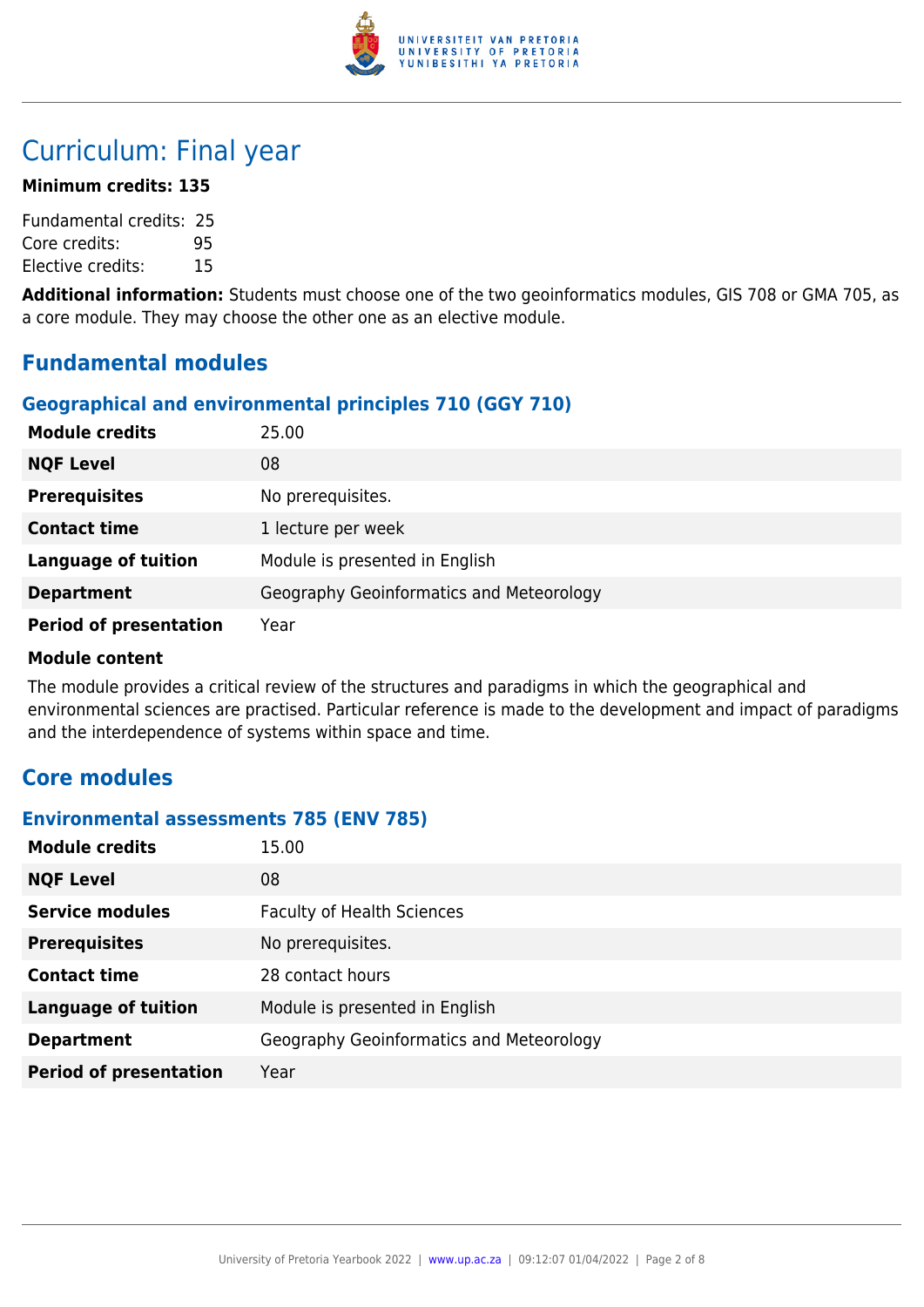

The aim of this module is to understand the principles and processes behind environmental assessments. The module will give an overview of the history of assessments, compare assessment processes internationally, evaluate the strengths and weaknesses of different approaches, provide an overview of the South African regulatory context and the environmental authorisation process.

# **Research project 702 (GGY 702)**

| <b>Module credits</b>         | 35.00                                    |
|-------------------------------|------------------------------------------|
| <b>NQF Level</b>              | 08                                       |
| <b>Prerequisites</b>          | No prerequisites.                        |
| <b>Language of tuition</b>    | Module is presented in English           |
| <b>Department</b>             | Geography Geoinformatics and Meteorology |
| <b>Period of presentation</b> | Year                                     |

#### **Module content**

An approved individual research project on an evnironmental/geography topic within the natural sciens. The project is carried out under the guidance of a lecturer. The project culminates in a research report in the format of a research paper and presentation. The student is expected to obtain the respective skills (theoretical and practical research techniques, data analysis, communication and computer skills) necessary for the research topic.

# **Applied geomorphology 718 (GGY 718)**

| <b>Module credits</b>         | 15.00                                    |
|-------------------------------|------------------------------------------|
| <b>NQF Level</b>              | 08                                       |
| <b>Prerequisites</b>          | GGY 361 or GGY 363 or equivalent         |
| <b>Contact time</b>           | 28 contact hours                         |
| <b>Language of tuition</b>    | Module is presented in English           |
| <b>Department</b>             | Geography Geoinformatics and Meteorology |
| <b>Period of presentation</b> | Year                                     |

#### **Module content**

This module focuses on processes and applications of geomorphology. Topics that may be studied include: soil erosion and conservation, weathering, geomorphic response to environmental change, slope processes and geomorphological hazards. The module includes practical fieldwork and field assessments.

#### **Environmental change 789 (GGY 789)**

| <b>Module credits</b>  | 15.00                             |
|------------------------|-----------------------------------|
| <b>NQF Level</b>       | 08                                |
| <b>Service modules</b> | <b>Faculty of Health Sciences</b> |
| <b>Prerequisites</b>   | Limited to BScHons students.      |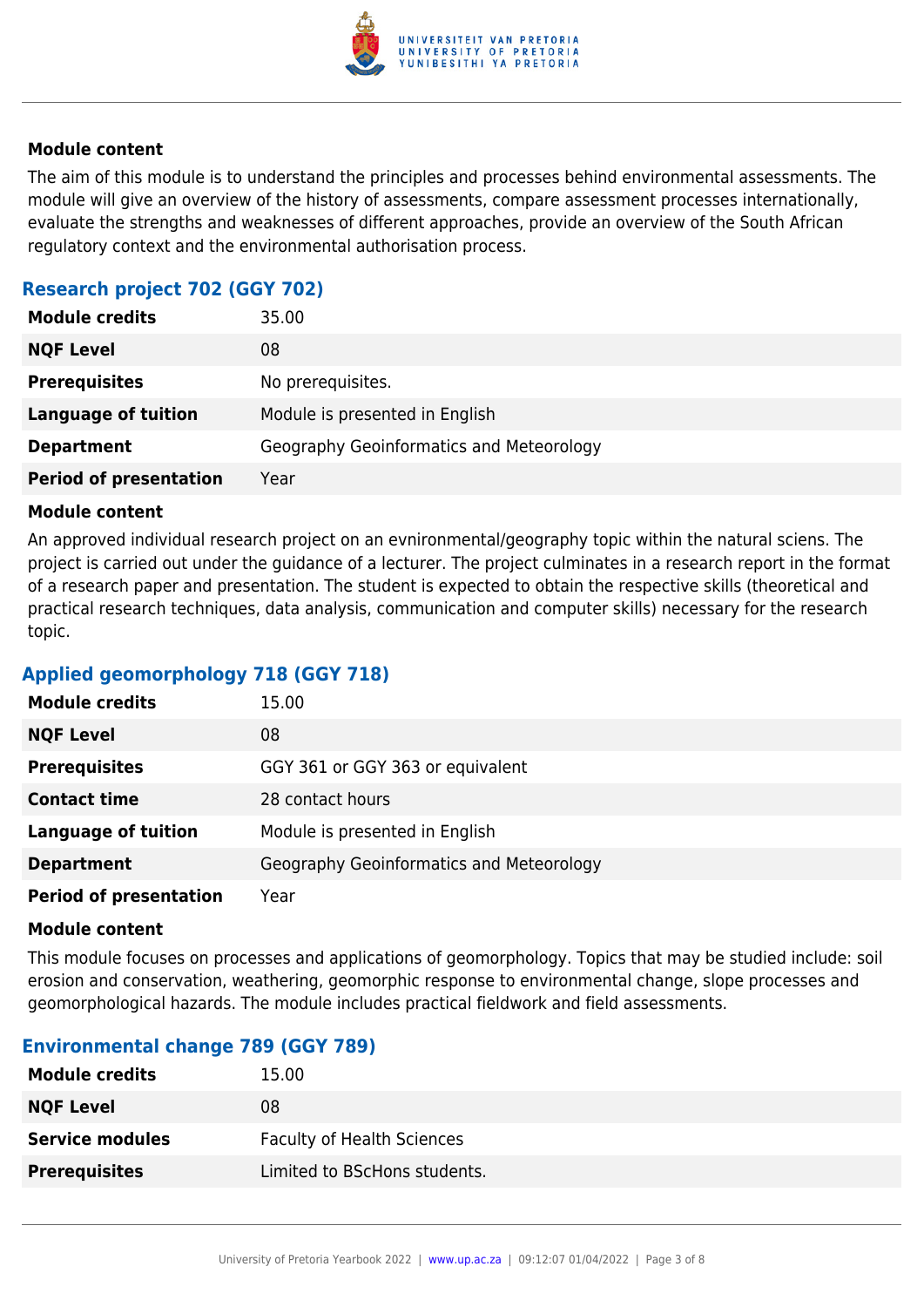

| <b>Contact time</b>           | 28 contact hours                         |
|-------------------------------|------------------------------------------|
| Language of tuition           | Module is presented in English           |
| <b>Department</b>             | Geography Geoinformatics and Meteorology |
| <b>Period of presentation</b> | Year                                     |

Study themes include past environmental change, causes and consequences of human-induced environmental change and South Africa and climate change.

#### **Advanced GIS 708 (GIS 708)**

| <b>Module credits</b>         | 15.00                                    |
|-------------------------------|------------------------------------------|
| <b>NQF Level</b>              | 08                                       |
| <b>Prerequisites</b>          | GIS 310 or equivalent.                   |
| <b>Contact time</b>           | 2 lectures per week                      |
| <b>Language of tuition</b>    | Module is presented in English           |
| <b>Department</b>             | Geography Geoinformatics and Meteorology |
| <b>Period of presentation</b> | Semester 1 or Semester 2                 |

#### **Module content**

Advanced topics in GIS application, such as principal component analysis, multi-criteria evaluation and other geospatial analysis methods, and their application relating to the UN Sustainable Development Goals.

#### **Advanced remote sensing 705 (GMA 705)**

| <b>Module credits</b>         | 15.00                                    |
|-------------------------------|------------------------------------------|
| <b>NQF Level</b>              | 08                                       |
| <b>Prerequisites</b>          | GMA 320 or equivalent                    |
| <b>Contact time</b>           | 28 contact hours per semester            |
| <b>Language of tuition</b>    | Module is presented in English           |
| <b>Department</b>             | Geography Geoinformatics and Meteorology |
| <b>Period of presentation</b> | Semester 1 or Semester 2                 |

#### **Module content**

The aim of the module is to provide knowledge and understanding of image analysis and information extraction methods in remote sensing. The emphasis is on equipping students with knowledge and skills necessary to process imagery to extract diverse biophysical and geospatial information. The course gives insight into the possibilities and limitations of the application of modern remote sensing/image acquisition systems for Earth and atmosphere research purposes at different levels of detail.

# **Elective modules**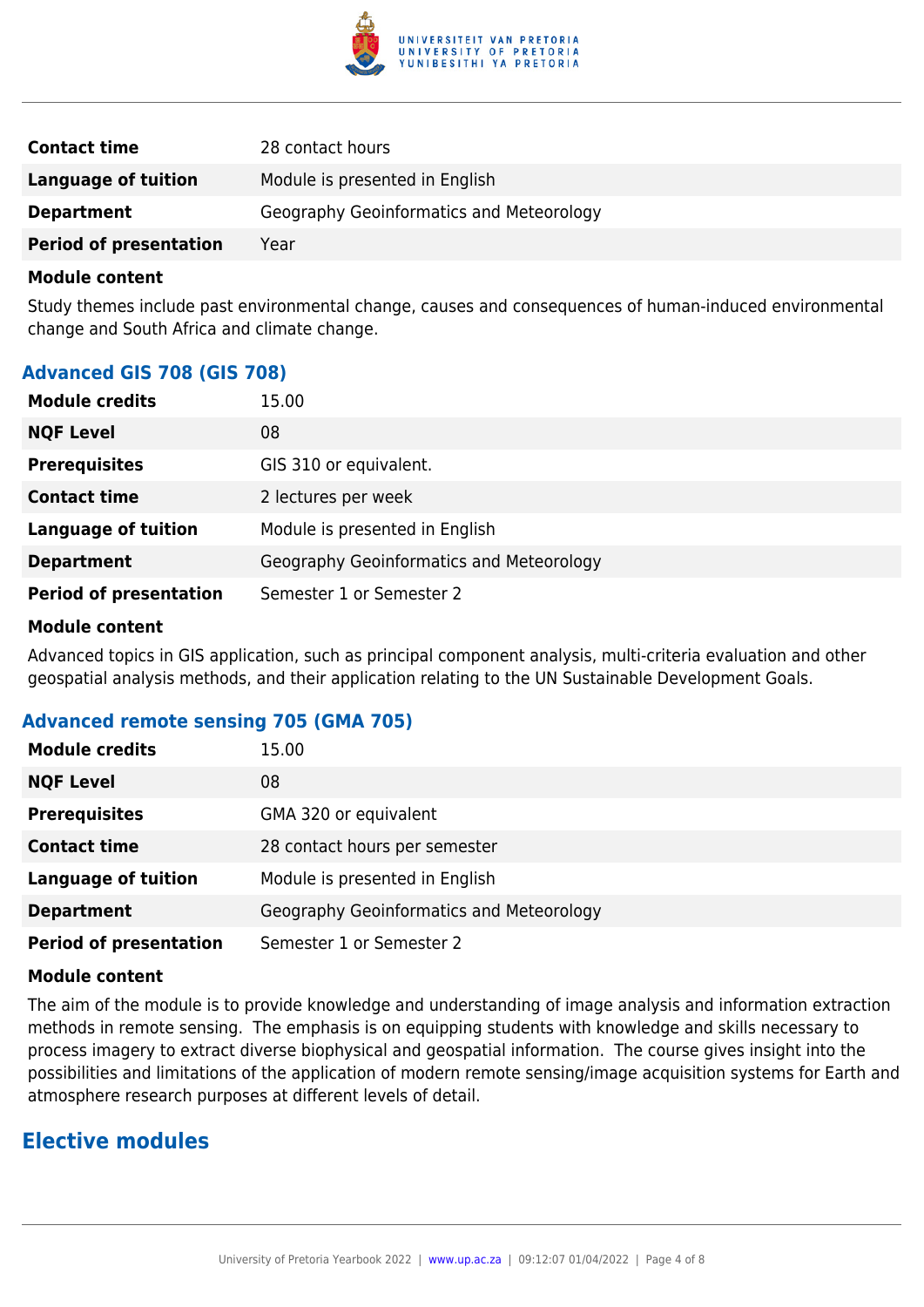

# **Statistics for biological sciences 780 (BME 780)**

| <b>Module credits</b>         | 15.00                                        |
|-------------------------------|----------------------------------------------|
| <b>NQF Level</b>              | 08                                           |
| <b>Service modules</b>        | Faculty of Natural and Agricultural Sciences |
| <b>Prerequisites</b>          | No prerequisites.                            |
| <b>Contact time</b>           | 2 Block weeks                                |
| <b>Language of tuition</b>    | Module is presented in English               |
| <b>Department</b>             | <b>Statistics</b>                            |
| <b>Period of presentation</b> | Semester 1                                   |

#### **Module content**

The principles of experimental design as required for the selection of an appropriate research design. Identification of the design limitations and the impact thereof on the research hypotheses and the statistical methods. Identification and application of the appropriate statistical methods needed. Interpreting of statistical results and translating these results to the biological context.

# **Natural woodland and forests: Ecology and management 700 (BOT 700)**

| <b>Module credits</b>         | 15.00                                 |
|-------------------------------|---------------------------------------|
| <b>NQF Level</b>              | 08                                    |
| <b>Prerequisites</b>          | No prerequisites.                     |
| <b>Language of tuition</b>    | Module is presented in English        |
| <b>Department</b>             | Department of Plant and Soil Sciences |
| <b>Period of presentation</b> | Semester 2                            |

#### **Module content**

Definitions of woodlands and forests and vegetation and forest resources in southern Africa; Classification of forest and woodland in southern Africa; Woodland dynamics including disturbance, recruitment, growth and mortality, recovery after disturbance; Ecosystem services (microclimate and nutrient cycling, carbon sequestration etc); Sustainable forest resource management (resource assessment, socio-economic assessment e.g. wood and non-forest products, participatory resource management processes); Forest health; Monitoring of resource-use impacts and adaptive management; Development of a framework for sustainable conservation and use of non-timber forest products; Climate change and resilience. Forest disease and pathology.

# **Basis in environmental health 772 (EHM 772)**

| <b>Module credits</b> | 5.00                                      |
|-----------------------|-------------------------------------------|
| <b>NQF Level</b>      | 08                                        |
| <b>Prerequisites</b>  | No prerequisites.                         |
| Language of tuition   | Module is presented in English            |
| <b>Department</b>     | School of Health System and Public Health |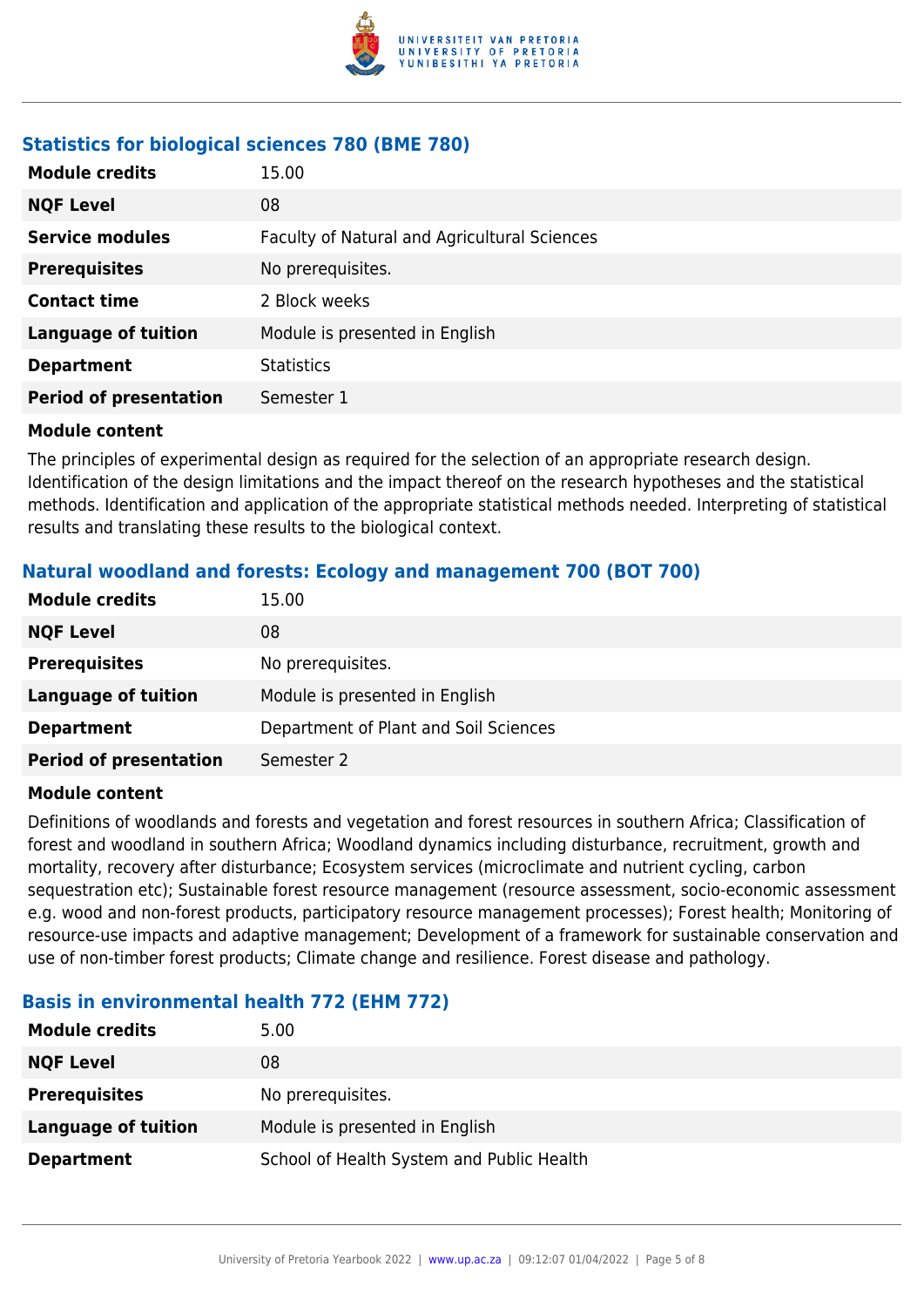

#### **Period of presentation** Year

# **Introduction to environmental and occupational health 775 (EOH 775)**

| <b>Module credits</b>         | 10.00                                     |
|-------------------------------|-------------------------------------------|
| <b>NQF Level</b>              | 08                                        |
| <b>Prerequisites</b>          | No prerequisites.                         |
| Language of tuition           | Module is presented in English            |
| <b>Department</b>             | School of Health System and Public Health |
| <b>Period of presentation</b> | Year                                      |

#### **Selected theme 701 (GGY 701)**

| <b>Module credits</b>         | 15.00                                    |
|-------------------------------|------------------------------------------|
| <b>NQF Level</b>              | 08                                       |
| <b>Prerequisites</b>          | No prerequisites.                        |
| <b>Contact time</b>           | 28 contact hours                         |
| <b>Language of tuition</b>    | Module is presented in English           |
| <b>Department</b>             | Geography Geoinformatics and Meteorology |
| <b>Period of presentation</b> | Year                                     |

#### **Module content**

A self-study module on an aspect or aspects of geographical or environmental science selected in consultation with the head of the department from: (a) themes not covered in existing options; or (b) educational subjects.

#### **Urban geography 780 (GGY 780)**

| <b>Module credits</b>         | 15.00                                    |
|-------------------------------|------------------------------------------|
| <b>NQF Level</b>              | 08                                       |
| <b>Prerequisites</b>          | GGY 301 or equivalent.                   |
| <b>Contact time</b>           | 28 contact hours                         |
| <b>Language of tuition</b>    | Module is presented in English           |
| <b>Department</b>             | Geography Geoinformatics and Meteorology |
| <b>Period of presentation</b> | Year                                     |

#### **Module content**

The main themes of the module include: overview of global urbanisation theories and processes; urban morphology and change; the administrative structure and functions of African cities and; the quality of urban life in the developing world.

# **Advanced geospatial data 705 (GIS 705)**

| <b>Module credits</b> | 15.00 |
|-----------------------|-------|
|                       |       |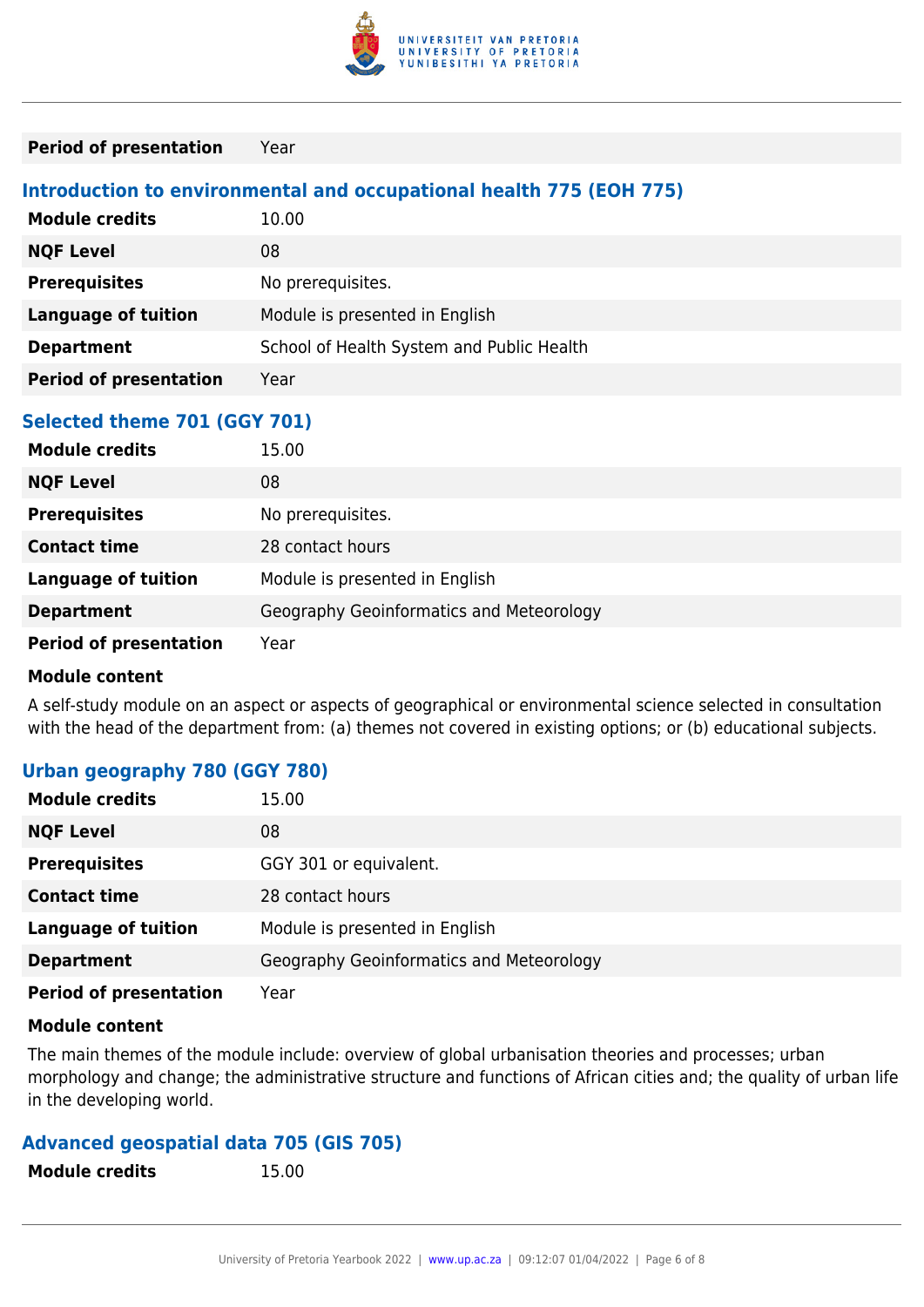

| <b>NQF Level</b>              | 08                                       |
|-------------------------------|------------------------------------------|
| <b>Prerequisites</b>          | GIS 310 or equivalent                    |
| <b>Contact time</b>           | 28 contact hours per semester            |
| <b>Language of tuition</b>    | Module is presented in English           |
| <b>Department</b>             | Geography Geoinformatics and Meteorology |
| <b>Period of presentation</b> | Semester 1 or Semester 2                 |

Advanced topics in geospatial data management, such as data quality, data acquisition and management, standards, spatial data infrastructure (SDI) and legislation.

# **Special topics 707 (GIS 707)**

| <b>Module credits</b>         | 15.00                                    |
|-------------------------------|------------------------------------------|
| <b>NQF Level</b>              | 08                                       |
| <b>Prerequisites</b>          | No prerequisites.                        |
| <b>Contact time</b>           | 28 contact hours per semester            |
| <b>Language of tuition</b>    | Module is presented in English           |
| <b>Department</b>             | Geography Geoinformatics and Meteorology |
| <b>Period of presentation</b> | Semester 1 or Semester 2                 |

#### **Module content**

A special topic in Geoinformatics linked to research specialisation in the department and/or visiting lecturers. For example, research trends and advances in a specific topic or field of specialisation in Geoinformatics.The module is presented in the form of guided advanced readings, seminars and/or discussion sessions.

# **Advanced GIS 708 (GIS 708)**

| <b>Module credits</b>         | 15.00                                    |
|-------------------------------|------------------------------------------|
| <b>NQF Level</b>              | 08                                       |
| <b>Prerequisites</b>          | GIS 310 or equivalent.                   |
| <b>Contact time</b>           | 2 lectures per week                      |
| <b>Language of tuition</b>    | Module is presented in English           |
| <b>Department</b>             | Geography Geoinformatics and Meteorology |
| <b>Period of presentation</b> | Semester 1 or Semester 2                 |

#### **Module content**

Advanced topics in GIS application, such as principal component analysis, multi-criteria evaluation and other geospatial analysis methods, and their application relating to the UN Sustainable Development Goals.

# **Geospatial data and services 709 (GIS 709)**